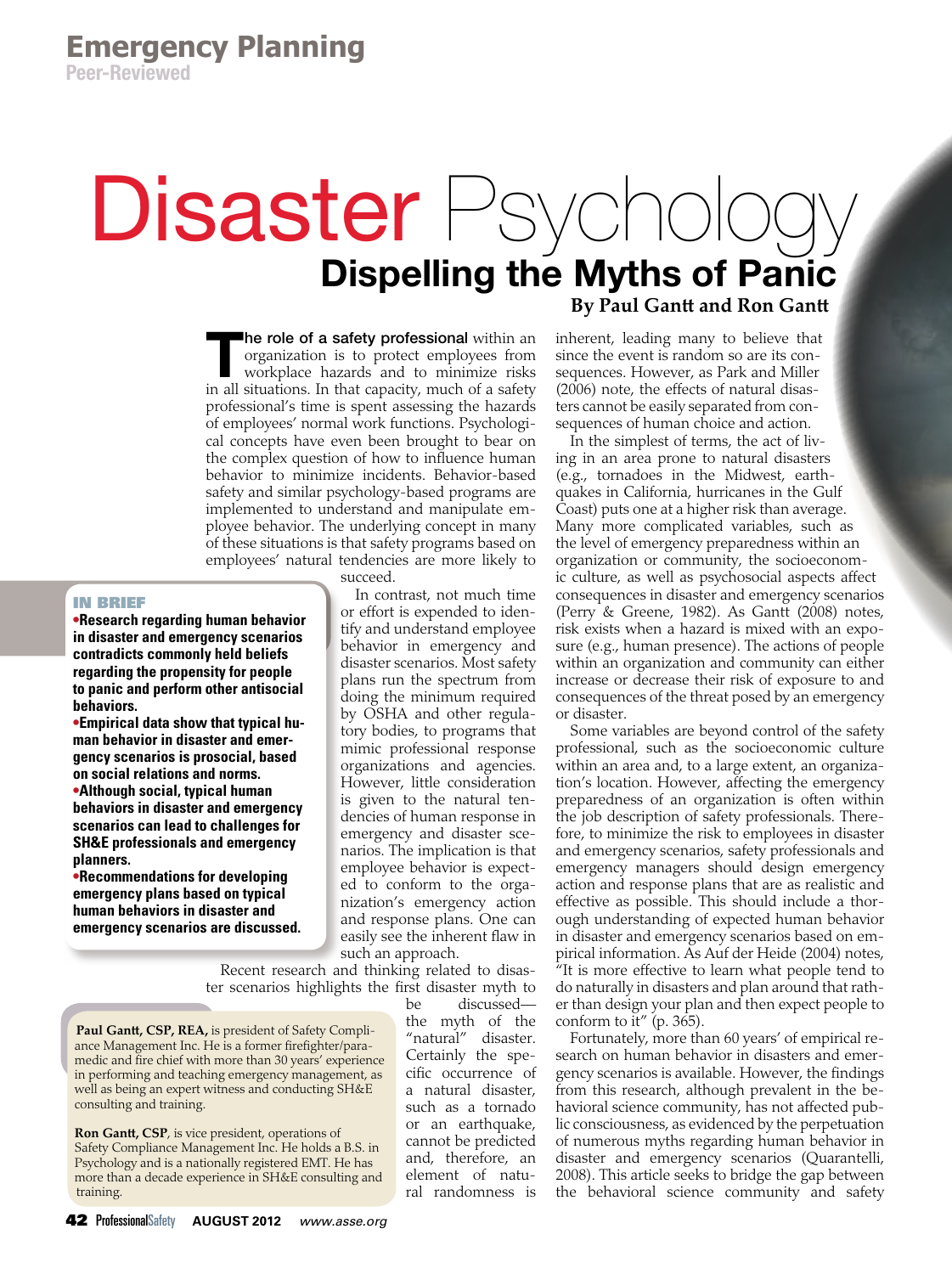### professionals,

particularly related to

supposed panic behaviors in disasters and emergencies. This article is not an exhaustive review of all current thinking related to human decision making and protective behavior in disasters and emergencies; rather it is a call to safety professionals to further understand human disaster and emergency response behavior.

**Intro** Day

# Perceived Human Behavior in Disaster Scenarios *The Myth of Panic*

One enduring concept regarding human behavior in disaster scenarios is the concept of panic. The general conception of most emergency planners, Hollywood film and television writers, and the public is that community and social structures break down in a disaster, and that the average person will respond with self-interested survival behaviors at the expense of all others, generally seen as an antisocial, nonrational flight from the perceived threat. The expected behavior of an individual in a disaster situation is commonly referred to as panic, although other antisocial behaviors are mentioned as separate potential behaviors, such as "the disaster syndrome" and criminal behavior,

such as looting (Quarantelli, 2008). In contrast, prosocial and rational behaviors are seen as the exception to the panic rule.

One significant problem with studying the concept of panic is the lack of a standard definition. Behaviors described as panic include lynch mobs, suicidal epidemics, individual and collective anxieties, plundering troops, spy hysterias, military retreats and surrenders, social unrest, war, psychotic behavior, mass hysteria, animal stampedes, confused voting behavior, orgiastic feasts, the activities of war refugees and group tensions (Quarantelli, 2008). Even researchers have difficulty finding a clear definition. Definitions range from "uncontrolled flight" to cognitive states or inappropriate perceptions leading to irrational behaviors (Clarke & Chess, 2008). For the purposes of this discussion, the definition found in the *Oxford English Dictionary* will be used: "excessive feeling of alarm or fear . . . leading to extravagant or injudicious efforts to secure safety."

Consistent empirical research from social scientists and disaster researchers has shown that the concept of panic and the belief that individuals naturally engage in other antisocial behaviors during disaster scenarios is, at best, overexagger-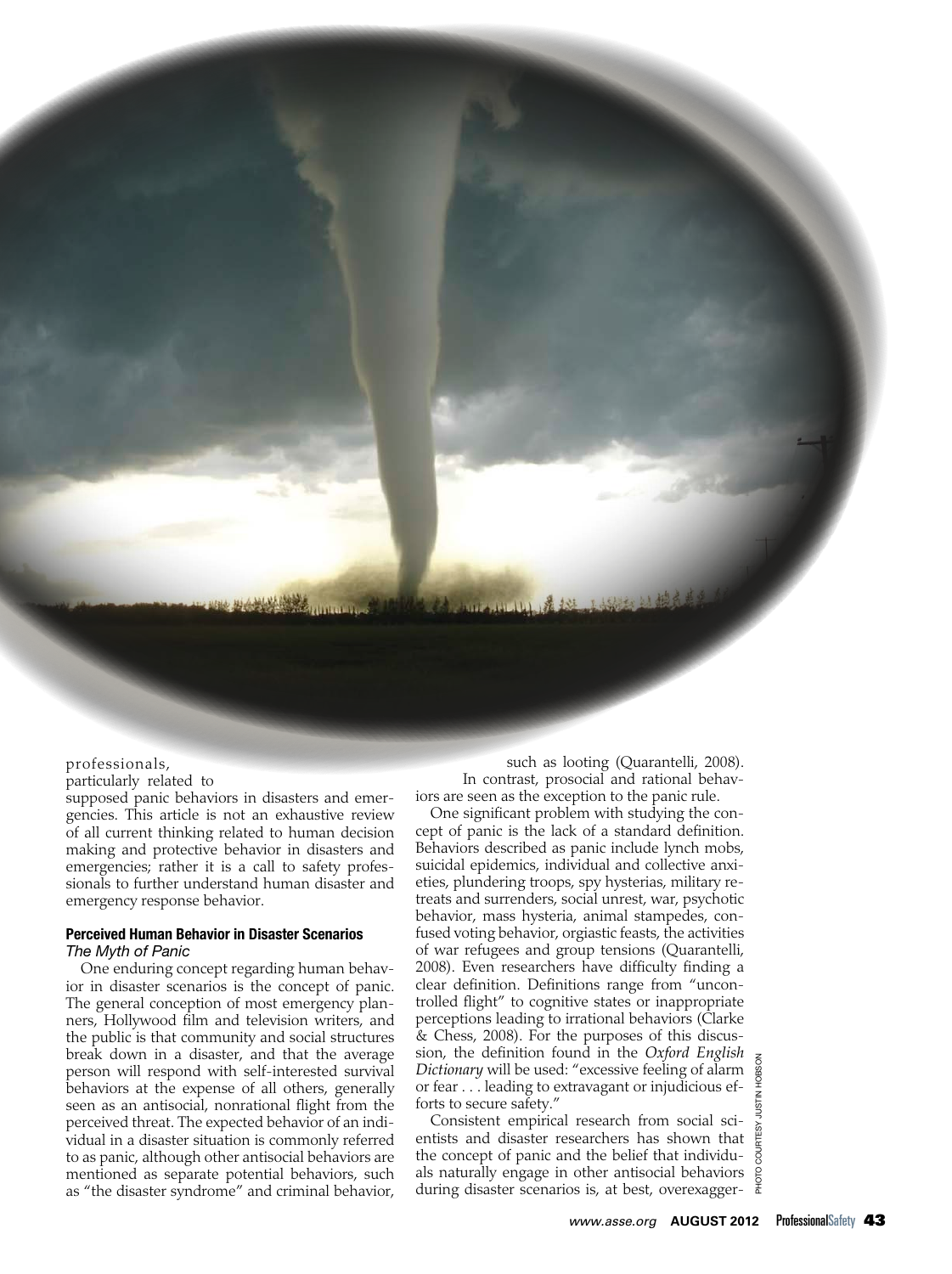

ated. Some social scientists even advocate the removal of the concept of panic altogether from the discussion of human behavior in disasters, believing that other psychological and sociological concepts account for panic behaviors more thoroughly (Quarantelli, 2008).

# *Case Study: The Beverly Hills Supper Club*

Research has shown that the concept of panic and the belief that individuals naturally engage in other antisocial behaviors during disaster scenarios is, at best, overexag- gerated.

In 1977, a fire at the Beverly Hills Supper Club in Southgate, KY, resulted in 164 deaths. Newspapers at the time carried headlines such as "Panic Kills 300"; "Panic and 300 Stampede to Death"; and "A Killer Called Panic" (Auf der Heide, 2004). Interviews with survivors also refer to "panicky behavior" by those in the club. However, an investigation by NFPA found that widespread panic did not occur during the fire and was likely not the cause of the fatalities (Keating, 1982).

A review of behaviors that occurred during the fire points a strikingly different picture than one of panic. Upon discovering the fire, Supper Club staff attempted to put it out with extinguishers, despite not receiving any fire emergency training (Auf der Heide, 2004). Staff members, especially waiters and waitresses, returned to their posts and helped those patrons evacuate (Keating, 1982). Most deaths occurred in the Cabaret Room, where, even after the fire was announced, the comedian on stage continued to perform. Patrons did not realize the seriousness of the fire until it was too late. There was no evidence to suggest that any deaths resulted from being trampled underfoot.

Numerous examples of disaster and emergency scenarios yield similar results. In the aftermath of the 1906 earthquake in San Francisco, CA, Jack London noted, "There was no hysteria, no disorder . . . I saw not one woman who wept, not one man who was excited, not one person was in the slightest degree panic-stricken" (Auf der Heide, 2004, p. 345).

In 1989, after an air crash in Sioux City, IA, the fire chief noted the lack of chaos and confusion, and pointed to how important survivors were in assisting the rescuers in saving others' lives. When the first floor of the Mental Health Building of the Los Angeles County Olive View/UCLA Medical Center collapsed, some of the more psychotic patients became more rational during the rescue efforts and helped other patients. After some time passed, they relapsed back to their baseline levels of psychosis. Even the famous example of panic of the radio broadcast of *The War of the Worlds* that supposedly induced panic-stricken citizens to literally run for the hills was calmly listened to by 85% or more of listeners who simply heard the broadcast as a radio show (Quarantelli, 2008).

## *When People Panic*

More than 60 years of empirical research indicate that the behavior described by most people as "panic" is extraordinarily rare. However, while rare, panic is not impossible. Although some disagreement exists on the exact conditions that evoke panic in individuals, researchers have identified key environmental and situational cues which generate and facilitate panic behavior. These include:

1) perception of an immediate great threat to self and/or significant others;

2) belief that escape from the threat is possible, but routes are rapidly closing;

3) a feeling of helplessness in otherwise dealing with the threat, particularly when others are not seen as able to help (Auf der Heide, 2004; Quarantelli, 2008).

Note that it is the perception of these events that determines whether an individual will panic, not the reality. If one perceives that escape routes are closing, then s/he is more likely to panic, whether escape is actually impeded. Additionally, and interestingly, if no hope of escape is possible, such as in a mine collapse or a submarine emergency, panic does not occur.

# *Case Study: The* Titanic *& The* Lusitania

On April 14, 1912, the RMS *Titanic* collided with an iceberg, sinking within 2 hours and 40 minutes, killing 1,501 people in the process. On May 7, 1915, the RMS *Lusitania* sank after a torpedo attack from a German U-boat. The ship sank in only 18 minutes, killing 1,313.

A recent study comparing the statistics (sex, age, social status, economic status) of the passengers to the survivors yields interesting findings. Although both ships carried passengers of similar makeup in terms of age, sex and socioeconomic status, the survivor statistics are strikingly different. On the *Lusitania*, where the threat was imminent, those in their prime age (16 to 50) had the greatest chance of survival, regardless of other factors (although men were slightly more likely than women to survive). On the *Titanic*, where the threat was much less imminent, women were more than three times more likely to survive than men, especially women travelling with children. Furthermore, those travelling in first class, presumably those in the higher socioeconomic class, had a 50% more likely chance of surviving than those travelling in second class and more than twice the chance of third-class passengers of surviving (Frey, Savage & Torgler, 2001).

Although more research is needed to extrapolate firm conclusions, it seems that social norms ruled the day in the sinking of the *Titanic*, while the sinking of the *Lusitania* was marked by what might be deemed more of a panic-stricken scenario. The differences may be due to the time variable. The speed with which the *Lusitania* sank created a more helpless situation for passengers, perhaps resulting in more behaviors that violated social norms, leading to panic behavior.

Other conditions seem to contribute to an increased potential for panic behavior as well. For example, panic is more likely in groups of strangers than in groups with preexisting social bonds (Mawson, 2005). Furthermore, panic is more likely  $\frac{5}{6}$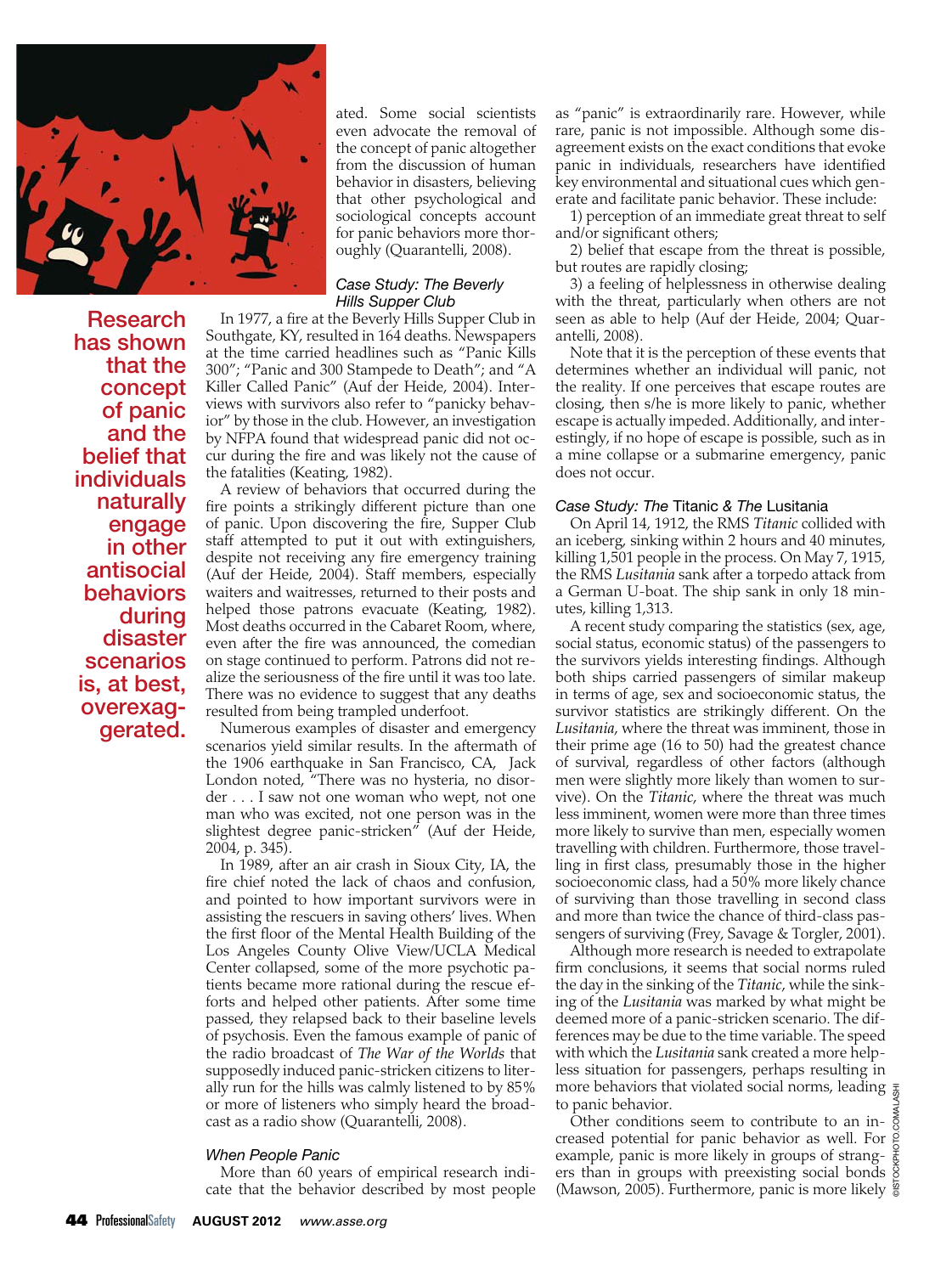to occur in environments where panic is expected (Quarantelli, 2008). A commonly accepted taboo is yelling "fire" in a crowded theater, implying that panic is the natural result. As a result, panic is more likely to occur in a crowded theater because the behavior is expected.

## *Why People Believe In Panic*

A telling quote from a fire department official following the bombing of the Murrah Federal Building in Oklahoma City, OK, is enlightening about use of the word *panic*:

"Absolute, unrestrained panic was rampant in the building during the first hour to hour and a half of the incident. The building had so many access points that it was very difficult to keep anyone from *entering* [emphasis added]" (Auf Der Heide, 2004, p. 342).

A fundamental concept in psychology, particularly as it relates to social interactions, is "you see what you believe." People respond to reality not as it is, but as they construe it to be (Myers, 2008). In the process of human cognition, there is a key stage between the objective sensing of a stimulus and the rational appraisal of cues—perception. Research consistently shows that perceptions dramatically influence beliefs. Rather than believing what one sees, one sees what s/he believes.

Furthermore, what a person believes is colored by numerous biases and mental shortcuts that lead to predictable inaccuracies (Kahneman, 2001). One of the more powerful biases in human thinking is described as the *availability bias*, which Kahneman (2001) describes as the tendency to overweight the likelihood or frequency of an event. Simply put, the easier it is to envision examples of an event, the larger the overestimation of the likelihood or frequency. Given that panic is an infrequent event, one would assume that the availability of examples of panic would be small, leading to an availability bias toward discounting panic.

However, the overwhelmingly normative and prosocial behavior of individuals during emergencies means that this behavior is rather mundane, whereas panic behaviors are abnormal, meaning that individuals will more likely attend to those behaviors, making them more memorable (Proventi, 2012). Paradoxically, the relative rarity of panic may contribute to the misperception belief that it is common.

Additional considerations may contribute to the belief in panic as a likely behavior in disaster and emergency scenarios. The lack of a consistent definition of panic leads to inconsistency in use, as exemplified by the quoted fire official during the Oklahoma City bombing. Panic, typically described as antisocial flight, was used to describe movement toward the disaster area, most likely to boost the rescue-and-recovery efforts.

Panic is frequently used interchangeably with fear to describe people's emotions. And certainly the preceding discussion on the rarity of panic is not to suggest that fear is uncommon in disasters and emergencies. But the words must be differentiated for safety professionals and emergency planners. Fear, despite being a powerful motivator, does not necessarily lead to panic behaviors in disaster and emergency situations. The distinction is important.

A recent analysis of numerous studies related to first responder role strain, conflict and abandonment notes that although research consistently suggests that role strain and role conflict are common, disagreement exists regarding the frequency of role abandonment. Perception studies, where first responders are given scenarios of natural and technological disasters and asked questions related to role abandonment, frequently estimate high levels of role abandonment in these scenarios; whereas, behavioral studies that retrospectively measure role abandonment in actual natural and technological disasters identify role abandonment as being extraordinarily rare (Trainor & Barsky, 2010). The implication is that expectations of behavior during disasters and emergencies may not be consistent with actual behavior during disasters and emergencies.

Additionally, one must consider that the panic label is attached frequently from an armchair position. Humans rarely can acquire all relevant information before acting, even more so in emergency situations, when they must make decisions quickly based on incomplete and sometimes inaccurate information. Naturally, such situations will lead to behaviors that, given all relevant information, are not optimal.

However, that doesn't mean that the behavior was irrational given the situation and information available. Frequently, behaviors attributable to irrational panic are the behaviors of individuals acting in what they believe is the most rational way given the information present and the perceived resources at their disposal (Perry & Lindell, 2003a). This may include fearful evacuation from an emergency, which may be argued is not irrational panic but sometimes one of the most rational responses.

# Common Behavior in Disaster Scenarios

Clearly. panic-based behaviors are not the norm in a disaster scenario. This begs the question: How do people behave in emergencies and disasters? Disaster and emergency behavior is a function of the decision-making process that individuals use to identify a proper response. According to Perry and Greene (1982), individual decision making includes three important milestones—risk identification, risk assessment and risk reduction.

# *Risk Identification*

Risk identification involves the individual identifying that a threat exists. If a person sees no risk, then the undertaking of corrective and/or protective actions is impossible. Research indicates that factors such as the credibility of the authority delivering the message and environmental cues (e.g., the presence of smoke in a fire, rain during a flood) are important factors in risk identification (Perry & Greene, 1982).

Panic is frequently used inter- changeably with fear to describe people's emotions. Fear, de-<br>spite being a powerful motivator, does not necessar- ily lead to panic behaviors in disaster situations.

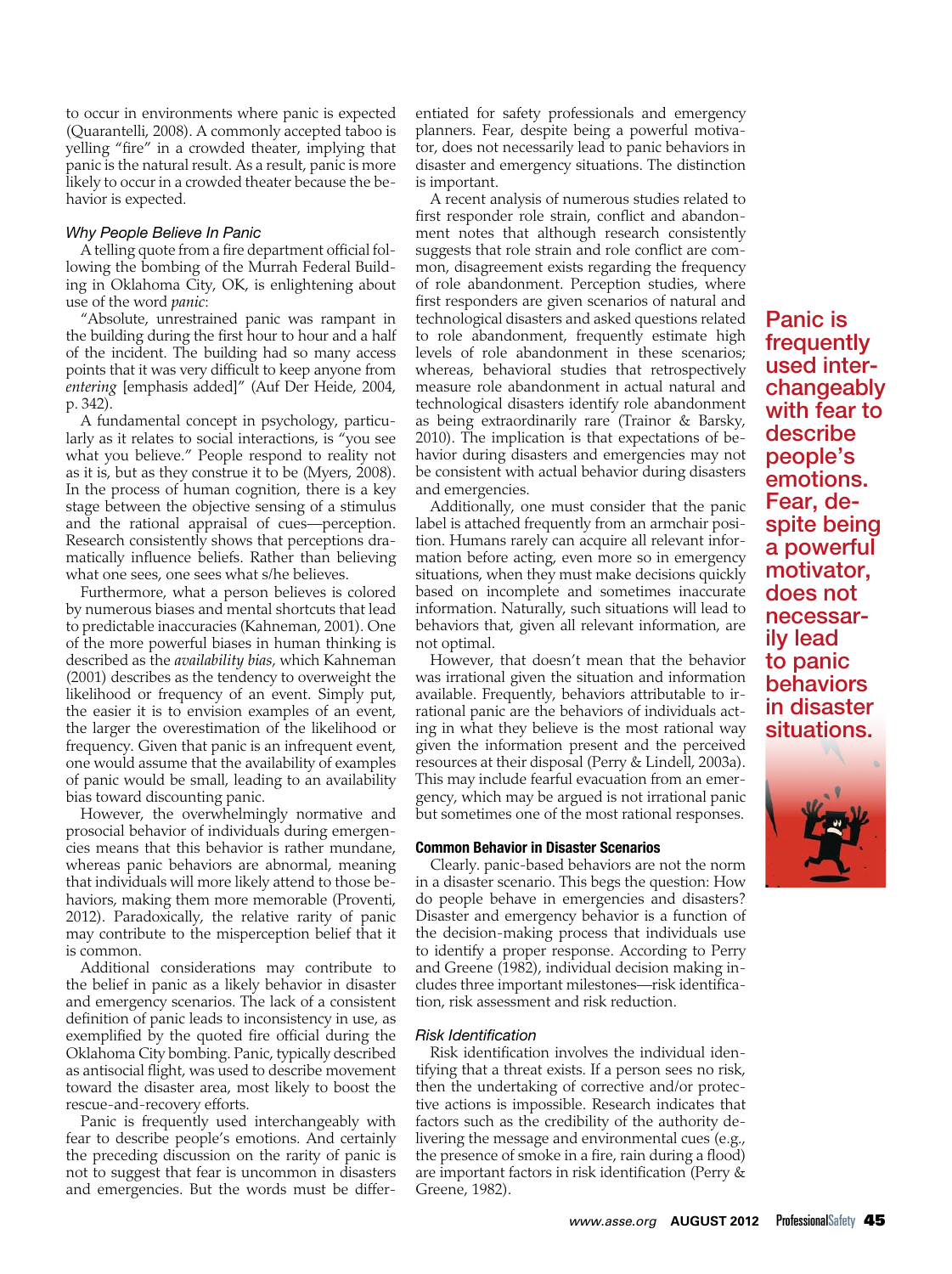In addition, individuals often seek confirmatory information from others, particularly loved ones. The presence of others in the area can facilitate risk identification; however, research suggests that the presence of others can hinder identification of an emergency (Myers, 2008). Other individuals in an area decrease the likelihood that someone will notice an emergency warning message.

Additionally, a propensity to overestimate others' abilities to identify fear that an individual is feeling (i.e., the illusion of transparency) leads individuals to assume that if others are not equally as afraid, then the situation must be less threatening than first identified (Myers, 2008). This is seen when a fire alarm sounds unexpectedly in a building. Individuals seek confirmatory evidence, rather than immediately evacuating as intended. Therefore, research indicates that multiple redundant messages and warnings will increase the likelihood that individuals will correctly identify risks and, therefore, take appropriate protective measures (Perry & Greene, 1982).

# *Risk Assessment*

Once the existence of a threat is identified, an individual must next assess the likelihood and severity of its consequences. According to Perry and Greene (1982), three factors directly affect an individual's ability to properly assess the risks from a disaster or emergency. These include credibility of the authority; the warning message itself, including any risk relevant information; and past experience with similar scenarios.

Experience with emergencies perceived as similar can be the most problematic for emergency planners, given that past experience is not a good predictor of the severity of a situation (Perry & Greene, 1982). However, because of the availability of perceived relevant information, past behavior that is perceived as successful will likely be repeated. If the individual believes that a risk is present, but that its likelihood and/or severity are low enough, then no protective action will be taken.

For example, many citizens in New Orleans, LA, failed to heed evacuation warnings preceding Hurricane Katrina because of previous warnings when a hurricane did not hit the area or the storm that did hit had minimal impact. These warnings may have provided citizens with a decreased belief in the credibility of hurricane warnings and a decreased belief in the likelihood and/or severity of consequences involving Hurricane Katrina.

## *Risk Reduction*

Once a belief regarding the existence, likelihood and severity of a threat from a disaster or emergency is gained, an individual attempts to determine protective measures to reduce the potential risks. For an individual to undertake protective actions, s/he must first believe that protective actions will minimize negative consequences; that such actions are possible in the given circumstances; and that protective actions will sufficiently minimize negative consequences (Perry & Greene, 1982).

For example, if an individual believes that nega-

tive consequences are inevitable because of insufficient protective measures or lack of ample time or resources to initiate protective measures, then the individual will do nothing.

In determining which actions to take to reduce risks, the individual consults previous training and experience, conventional wisdom and the actions of others, particularly loved ones (Perry & Greene, 1982). Furthermore, previous experience may prompt individuals to choose nonoptimal risk reductions. For example, employees are more likely to evacuate through the same door that they always use for normal operations rather than a less commonly used, yet closer exit.

#### *Social Behavior in Disasters & Emergencies*

Three models in particular have gained prominence in the behavioral sciences to explain human behavior in disasters and emergency scenarios. These include the Emergent Norm Theory (Perry & Greene, 1982); Social Attachment Model (Mawson, 2005); and Self-Categorization Theory (Drury, Cocking & Reicher, 2009). A review of each theory identifies a common element—the prosocial foundation of human behavior.

Social bonds are not broken during disasters and emergencies; instead bonds are solidified and even created. Mawson (2005) notes that separation from familiars can be as or more stressful than threat of injury. Families often delay emergency evacuation until all family members are accounted for and safe (Perry & Greene, 1982). Even amongst strangers, disaster scenarios can develop a shared sense of danger and fate, leading to solidarity amongst group members and greater number of reported selfless acts amongst strangers (Drury, Cocking & Reicher, 2009).

The fight-or-flight response has long been used to describe human reaction to threatening scenarios. When faced with a significantly threatening event, the body prepares to face the threat by activating the sympathetic nervous system, which increases heart rate and blood pressure, shunts blood away from unnecessary areas and into the muscles, inhibits digestion and promotes faster, deeper respirations (Wickens, 2005). This response permits an increased energy output, allowing individuals to face the impending threat. Note that this scenario discourages unnecessary actions; humans naturally respond to disaster and emergency scenarios by seeking social norms and attachments. As Mawson (2005) notes, conventional thinking regarding panic behaviors fails to take into account that human beings are fundamentally social beings.

Numerous empirical studies of human responses in emergency and disaster scenarios present a consistent picture of the prosocial behavior of individuals. Frequent examples of people helping others, starting with family and friends and extending to the greater community are seen. Volunteers and donations pour into affected areas, whether they are asked for or not. Not everyone acts in this way, but, as Clarke (2002, p. 24) notes, "People die the same way they live, with friends, loved ones and colleagues—in communities. When danger arises,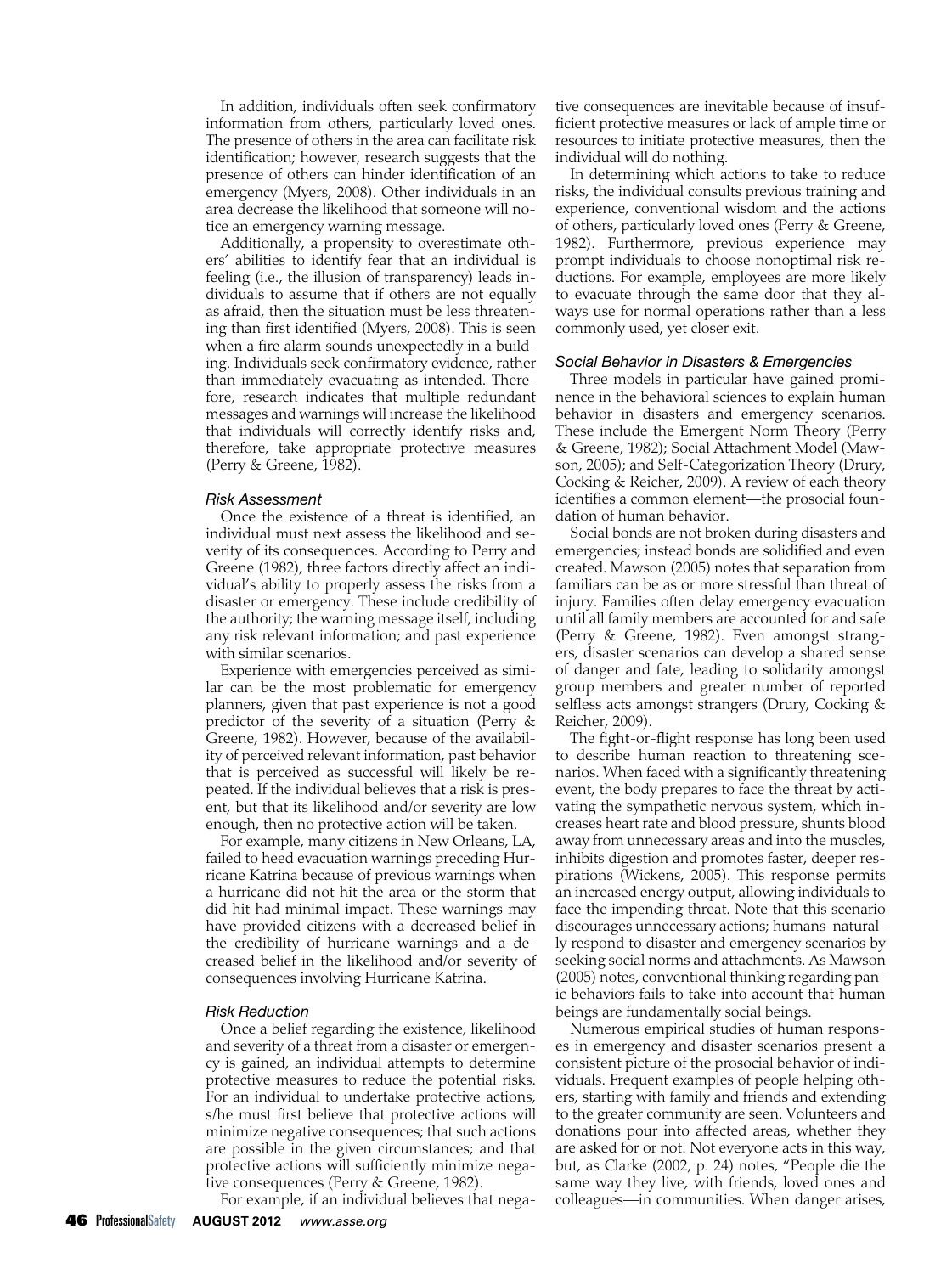the rule—as in normal situations—is for people to help those next to them before they help themselves."

A careful review of the examples (the sinking of the *Lusitania* being the exception) hints at this behavior. In the most major disasters, the first search-and-rescue efforts are performed by disaster survivors within the community (Perry & Lindell, 2003a). After a 1979 tornado in Wichita Falls, TX, only 13% of the more than 5,000 victims indicated that they had been rescued by someone they recognized as being associated with an emergency organization. Fifty-nine percent of all uninjured victims interviewed rendered aid to someone shortly after the tornado passed. In 1985, following an earthquake in Mexico City, Mexcio, more than 2.8 million adults volunteered in the response. Injured people were carried to hospitals in personal vehicles or whatever means were available (Auf der Heide, 2004).

In fact, rather than emergency response agencies reporting shortages of resources in disasters, spontaneous outpourings of volunteerism and charity frequently are witnessed (although organizational and inter- and intra-agency issues may hinder the resources from getting to needed areas). This outpouring of resources and volunteers typically leads to an overloading of already stretched response agencies' and organizations' abilities (Auf der Heide, 2004). Emergency managers must manage the resources to handle the response, and also must handle the physical and personnel resources that have been donated and volunteered beyond what is needed.

Furthermore, as noted, rational and prosocial behavior individuals wishing to volunteer will act in the way that is perceived to be best given the information and resources they have at the moment. This often leads to inefficient response efforts because volunteers may work in areas that they believe they can do the most good, even if they are needed elsewhere. This is often fueled by media reports of great needs in areas affected by a disaster. Such reports often are based on the perception of the reporters in the news outlets or other sources of unofficial information (Auf der Heide, 2004).

## Behavior-Based Emergency Action Planning

The fundamental problem with the panic myth is that it points to individuals as the problem that emergency managers must overcome (Quarantelli, 2008). However, research indicates that individuals adapt well during disaster or emergency scenarios and often are only limited by research and the organizations put in place to help them. Safety professionals and emergency planners must, therefore, design organization emergency preparedness plans with this understanding.

In the U.S. and other parts of the world, regulations emphasize written programs, such OSHA's Emergency Action Plan. However, as Perry and Lindell (2003) note, a written program is only one part of the emergency preparedness planning process. Emergency planning must be dynamic, involving processes for the development of written

plans and programs as well as training, regular drills and continual improvement.

As part of the emergency planning process, expected human behaviors in disaster and emergency scenarios must be considered. This must include identifying desired employee responses to various expected disaster and emergency scenarios. For example, what should employees do when a fire occurs? Should they evacuate the area? Should a fire extinguisher be used and, if so, which employees should use the fire extinguishers and on what types of fires? Such questions should be asked for all reasonably expected disasters and emergencies.

Once desired behaviors are identified, emergency preparedness programs should be implemented to increase the likelihood that employees will perform the desired behaviors rather than inappropriate behaviors. Three areas in particular should be analyzed to ensure program success—emergency systems, training programs and leadership.

## *Emergency Systems*

Depending on the desired behaviors, emergency systems should be identified and implemented to ensure increased likelihood of successful behavioral performance. At a minimum, emergency planners should review emergency communication systems.

Communications must be clear, specific about employee risks and include detailed procedures employees should follow to protect themselves. In the past, fear of mass panic has caused emergency planners to hold back accurate risk assessments from the public (Pennings & Grossman, 2008). However, the uncertainty created by the lack of information only increases the probability that employees will engage in inappropriate responses to warning messages. Research indicates that individuals do engage in rational thought in disaster and emergency scenarios (Perry & Lindell, 2003b). This implies that if given the right information employees should conduct accurate risk identification and risk assessment and, therefore, engage in appropriate risk reduction.

In many organizations, emergency communications are conducted, at least in part, by alarm systems, such as a fire alarm. In most organizations, the desired behavior when an alarm is signaled is to evacuate. The hope is that employees will associate an alarm (risk identification and assessment) with the need for immediate evacuation (risk reduction). However, organizations frequently undermine this desired behavior each time they conduct poorly thought-out, regulatory-required tests of the alarm systems. These alarms are tested frequently during normal work hours, so employees hear the alarm, but are instructed to not respond with the normally desired behavior (evacuation). When the alarm is activated during an emergency, its credibility is questioned because commonly it is not associated with the necessary response.

Instead, organizations should test alarm systems during off hours, such as evenings and weekends. Another option is to coincide alarm tests with regular drills, so that employees only hear the alarm



The fundamental problem with the panic myth is that it points to individuals as the problem that emergency managers must overcome.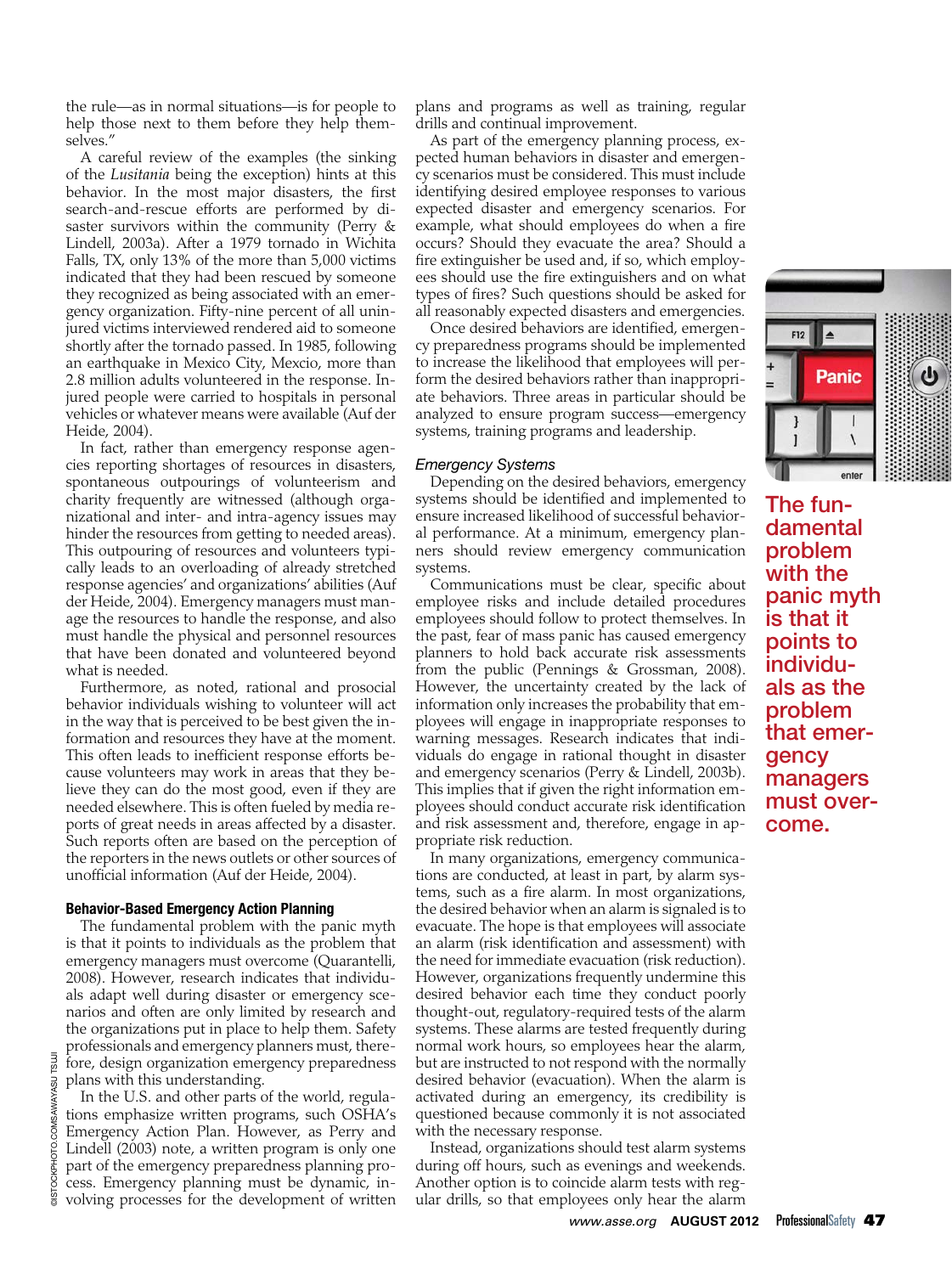

**Workspaces** must be designed not only with adequate emergency exits, but also with exits clearly identified and employ- ees trained on their location.

when it is associated with the desired behavior. For all emergency warning systems, consider implementing confirmatory, redundant warning systems. The presence of multiple warnings increases the likelihood that evacuations will occur when necessary (Perry & Lindell, 2003b).

Although rare, panic can be devastating when manifested. Therefore, safety professionals and emergency managers must decrease the probability of panic reactions by understanding the conditions in which panic occurs. Whenever possible, workspaces must be designed not only with adequate emergency exits, but also with exits clearly identified and employees trained on their location and the importance of keeping them unobstructed. Remember, the perception of inadequate exiting is all that is needed. If exits are clearly marked and obstruction-free, employees will be less likely to perceive an inability to exit and, therefore, less likely to panic.

Based on desired behaviors, safety professionals and emergency planners should identify ways to ensure the safety of employees when behaviors are performed. For example, if employees are trained in the placement of fire extinguishers, fire extinguishers should be placed in appropriate locations which ensure that employees do not make a mistake when they choose to fight a fire, such as near exits, and away from areas where employees can become trapped, such as copier rooms.

Fire extinguishers are frequently located in copier rooms and office kitchens, which can be poor practice because these areas are often near the center of buildings. Employees making copies or microwaving their lunch will frequently see the fire extinguisher, making it more mentally available in an emergency. During a fire, the fire extinguisher that is most readily available will be the one that employees are most likely to rush to, causing the employee to travel to the middle of the building, rather than in the direction they should be going toward the exit.

Planners should consider not only increasing the probability of desired behaviors of employees in disaster and emergency scenarios, but also decreasing the probability of unwanted behaviors. For example, if safety professionals do not want employees to be trained in the use of fire extinguishers, then the number of fire extinguishers in the workplace should be limited to the minimum number allowed, employees should be instructed on the proper procedures to follow in a fire event, and signage such as "not for employee use" should be placed near fire extinguishers.

Organizations also should consider utilizing programs designed to help employees ensure that family members are safe and accounted for in a disaster. Doing so will likely relieve issues related to role conflict and strain in those organizations that require employees to partake in postdisaster rescue-and-recovery efforts (Trainor & Barksy, 2010).

Even in emergencies that do not affect areas outside the organization, employees will likely seek to contact loved ones as a means to relieve stress (Mawson, 2005). Loved ones will be on employees' minds and, therefore, should be considered in emergency preparedness planning.

## *Training Programs*

Employees should be thoroughly trained on all disaster and emergency procedures. This training should include the location of emergency exits, evacuation routes, employee roles and responsibilities, and any relevant emergency response procedures employees are expected to perform, such as search and rescue, CPR and first aid, the use of a fire extinguisher or hazardous substance emergency response. Training should be carefully designed so that each milestone in the emergency decisionmaking process is covered—risk identification, risk assessment and risk reduction. For each expected disaster and emergency scenario, the identification of the situation, the relevant information about its severity and likelihood, and the procedures employees can follow to minimize negative consequences should be discussed.

Training should include regular hands-on practice drills with a postdrill analysis that identifies lessons learned. Drills should be as realistic as reasonably possible. For example, organizations that have night shifts should allow night shift crews to conduct drills during that shift so that issues specific to emergencies at night may be identified. Additionally, at least one drill should be conducted where employees switch roles with another employee. An employee who normally leads the evacuation should trade places with another employee so that all employees gain a perspective of each other's roles. This practice increases the depth of training experience within the organization as well.

Whenever possible, outside resources should be brought in to assist in training and drills. At a minimum, this should include interfacing with local response agencies so that a realistic understanding of capabilities and expectations can be gained. This also gives response agencies familiarity with an organization, leading to more effective public response when necessary. These agencies also can critique the emergency preparedness programs to identify areas of improvement for the organization.

An organization located near other business, industrial or residential areas should consider interfacing with neighboring groups about emergency response planning, training and drills. Research indicates that survivors in the immediate area frequently conduct the first rescue operations. This means that the volunteer base following a disaster will come from the neighboring groups. Furthermore, employees from an organization may feel compelled to volunteer in rescue efforts at a neighboring facility following a disaster, potentially exposing those employees to danger. Interfacing with neighboring groups allows for a more thor- 8 ough understanding of emergency preparedness capabilities and expected scenarios within an area.

# *Leadership*

Because disaster and emergency scenarios often create new normative structures, leaders in disasters are often not those who were leaders before  $\frac{\omega}{\omega}$